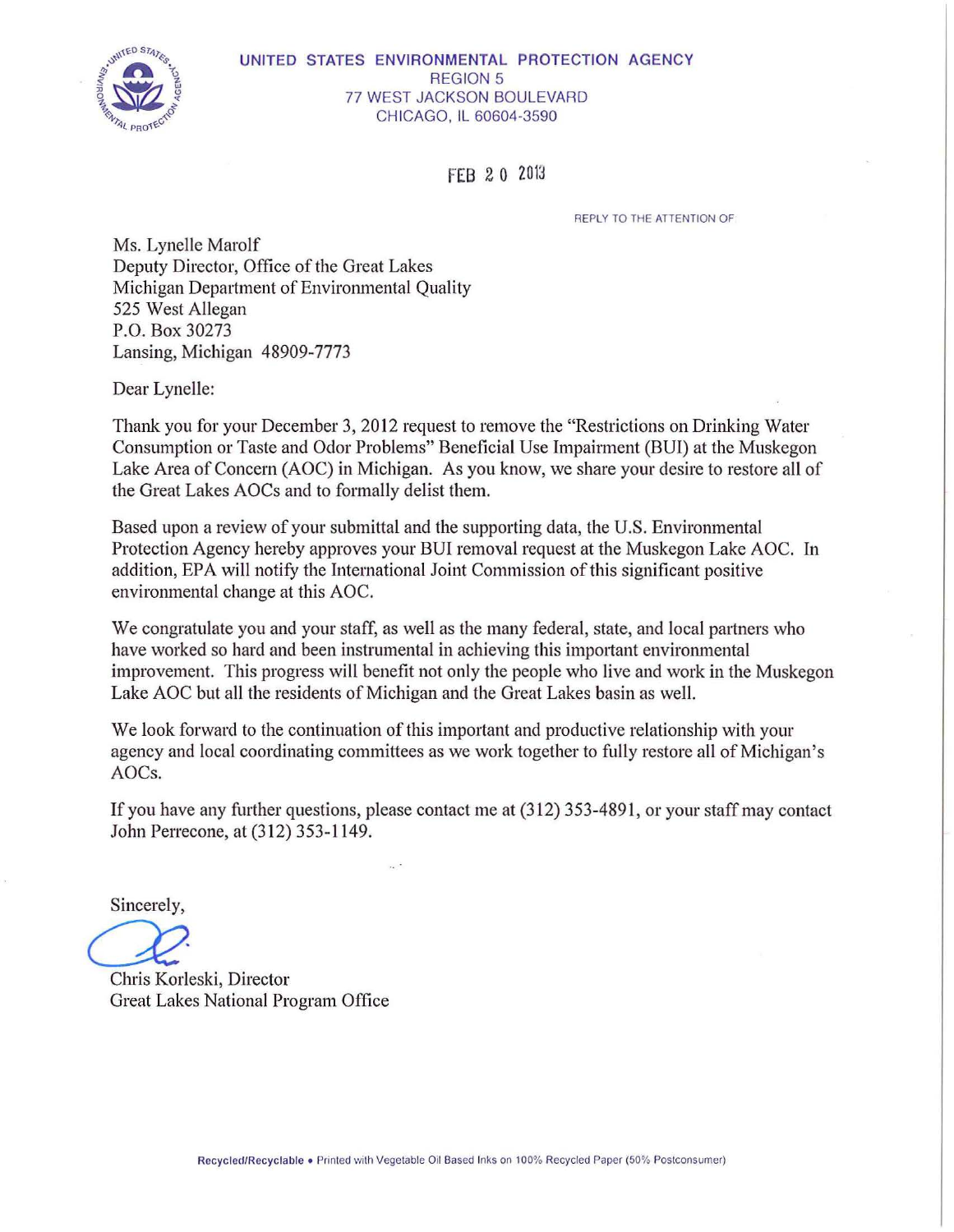cc: Dan Wyant, Director, MDEQ Jon W. Allan, MDEQ, Office of Great Lakes Rick Hobrla, MDEQ, Office of Great Lakes Stephanie Swart, MDEQ, Office of Great Lakes Dr. Saad Jasmin, IJC Cynthia Price, Muskegon Lake Watershed Partnership Wendy Carney, EPA, GLNPO Marc Tuchman, EPA, GLNPO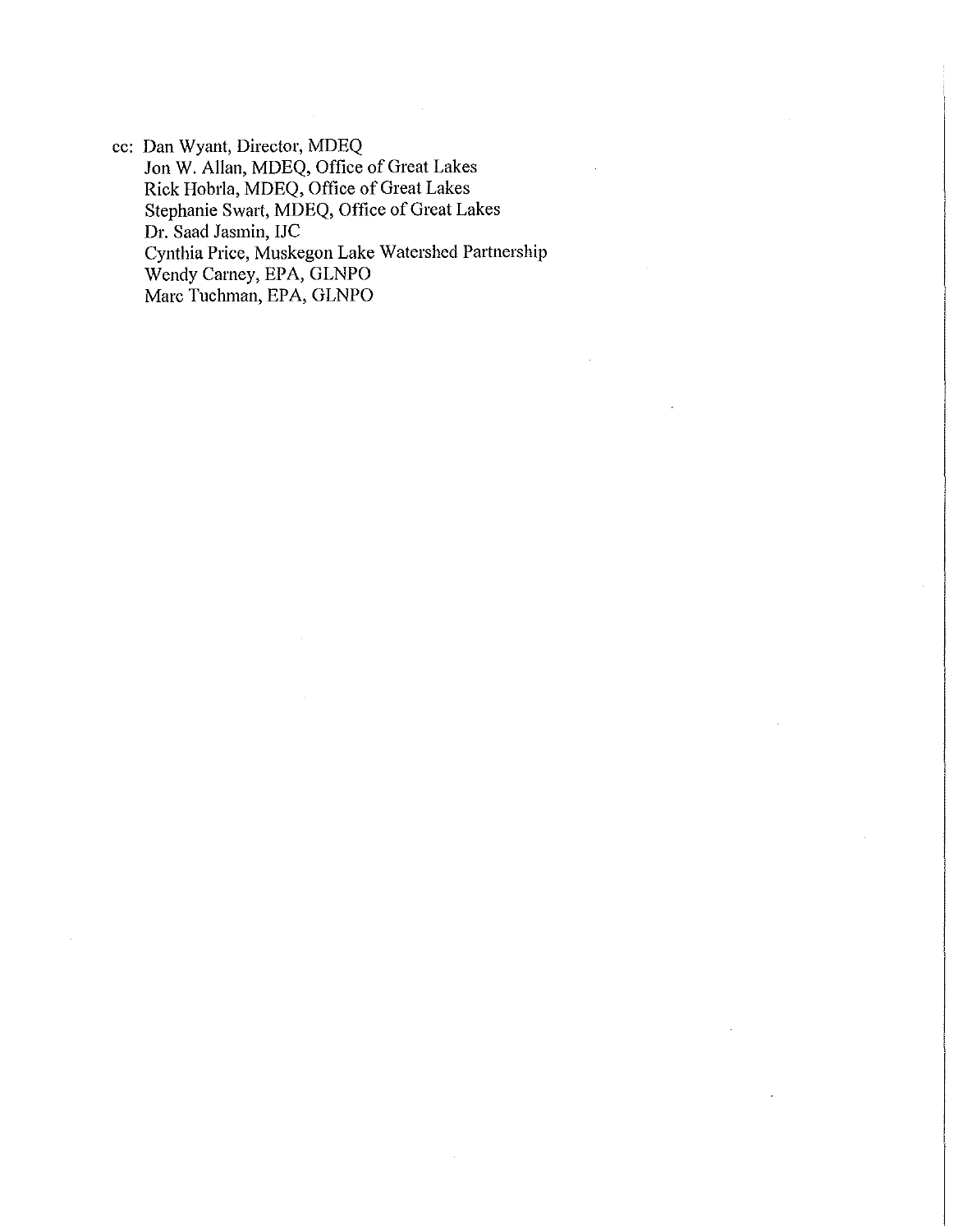

STATE OF MICHIGAN OFFICE OF THE GREAT LAKES LANSING

 $\mathcal{F}$ " I JON W. ALLAN **DIRECTOR** 

December 3, 2012

Mr. Chris Korleski, Director Great Lakes National Program Office United States Environmental Protection Agency Region 5 77 West Jackson Boulevard (G-17J) Chicago, Illinois 60604-3507

*CIUL>*<br>:Dear Mr. Korleski

The purpose of this letter is to request the United States Environmental Protection Agency (USEPA), Great Lakes National Program Office's (GLNPO) concurrence with the removal of the Restrictions on Drinking Water Consumption or Taste and Odor Problems Beneficial Use Impairment (BUI) for the Muskegon Lake Area of Concern (AOC). The Michigan Department of Environmental Quality (MDEQ) has assessed the status of this BUI in accordance with the state's Guidance for Delisting Michigan's Great Lakes Areas of Concern and recommends that the BUI be removed from the list of impairments in the Muskegon Lake AOC.

Enclosed please find documentation to support this recommendation, including the BUI removal Briefing Papers prepared by the MDEQ's technical staff. The Muskegon Lake Watershed Partnership submitted a letter stating their support for the removal recommendations on June 22, 2012, and a public meeting was held on May 10, 2012, to obtain public input on the recommendation.

We value our continuing partnership in the AOC Program and look forward to working with the GLNPO on the removal of BUIs and the delisting of AOCs. If you need further information concerning this request, please contact Ms. Stephanie Swart, Office of the Great Lakes, at 517-335-6721, or at swarts@michigan.gov, or you may contact me.

Sincerely,

Welcharge

Lynelle Marolf Deputy Director 517-335-4056

**Enclosures** 

cc/enc: Mr. Mark Tuchman, USEPA Mr. John Perrecone, USEPA Mr. Jon W. Allan, MDEQ Mr. Richard Hobrla, MDEQ J Ms. Stephanie Swart, MDEQ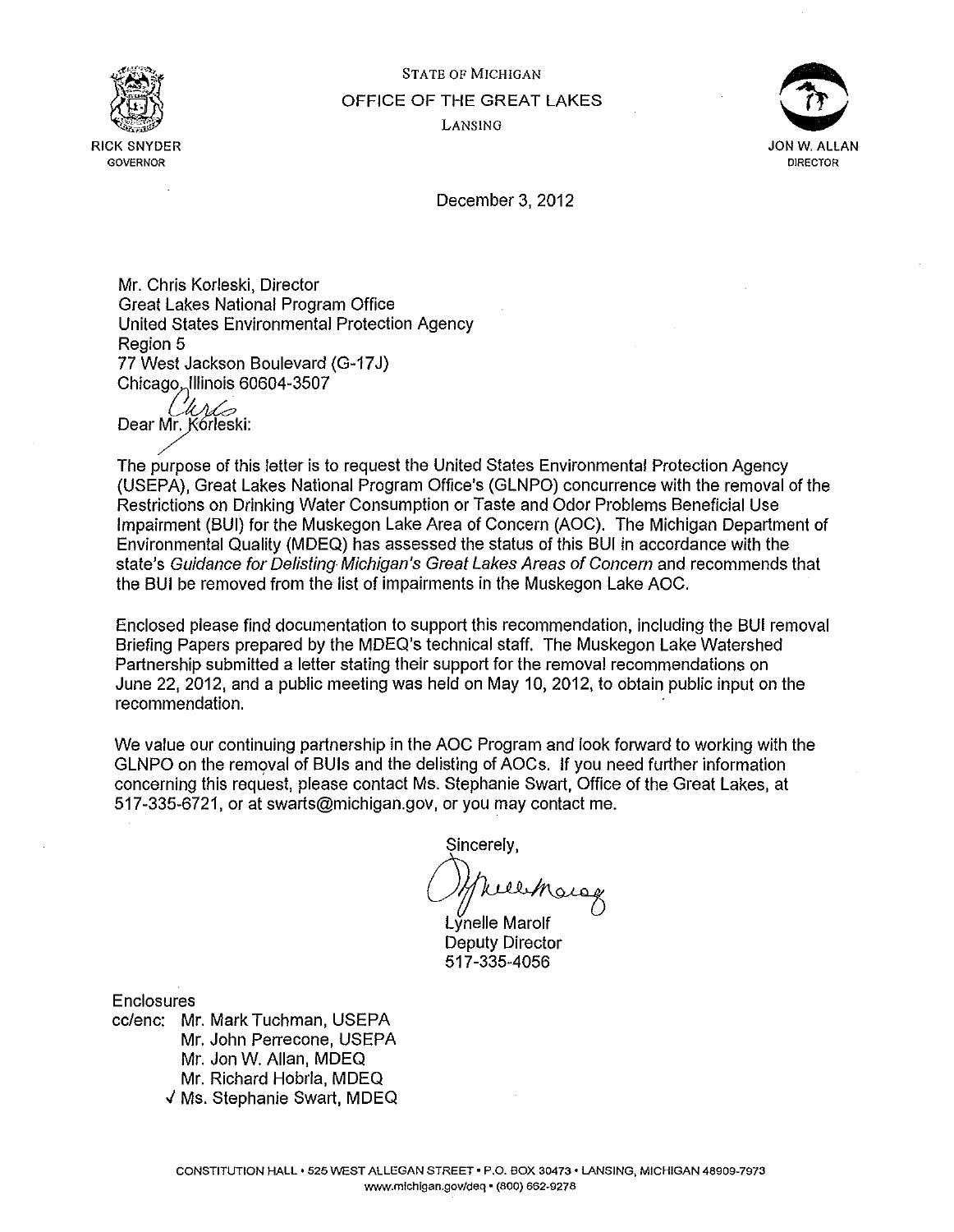#### **MICHIGAN DEPARTMENT OF NATURAL RESOURCES AND ENVIRONMENT**

### **INTEROFFICE COMMUNICATION**

TO: Lynelle Marolf, Deputy Director, Office of the Great Lakes

FROM: Rick Hobrla, Chief, Great Lakes Management Unit

DATE: November 21, 2012

SUBJECT: Removal of the Restrictions on Drinking Water Consumption or Taste and Odor Problems Beneficial Use Impairment for the Muskegon Lake Area of Concern

The Department of Environmental Quality (DEQ), Great Lakes Management Unit, Area of Concern Program staff request concurrence with the recommendation to remove the Restrictions on Drinking Water Consumption or Taste and Odor Problems Beneficial Use Impairment (SUI) in the Muskegon Lake AOC. This request is made in accordance with the process outlined in the Guidance for Delisting Michigan's Great Lakes Areas of Concern.

Attached is a Briefing Paper documenting restoration and justifying removal of this BUI. Also attached is a draft letter to Chris Korleski, Director, Great Lakes National Program Office, United States Environmental Protection Agency, requesting removal of the SUI. The removal was discussed by the Muskegon Lake Watershed Partnership (MLWP) at their regular meeting on May 10, 2012. A public meeting was held at the same time to discuss the related programs within the DEQ to address drinking water concerns. As part of their continued support for this SUI removal recommendation, the MLWP submitted a letter on June 22, 2012. Please indicate your approval of this recommendation, and we will provide a final letter to Mr. Korleski for your signature.

Approved: Minhaisy

**Attachments** cc:  $\checkmark$ Stephanie Swart, Office of the Great Lakes

Date:  $\frac{1}{2}$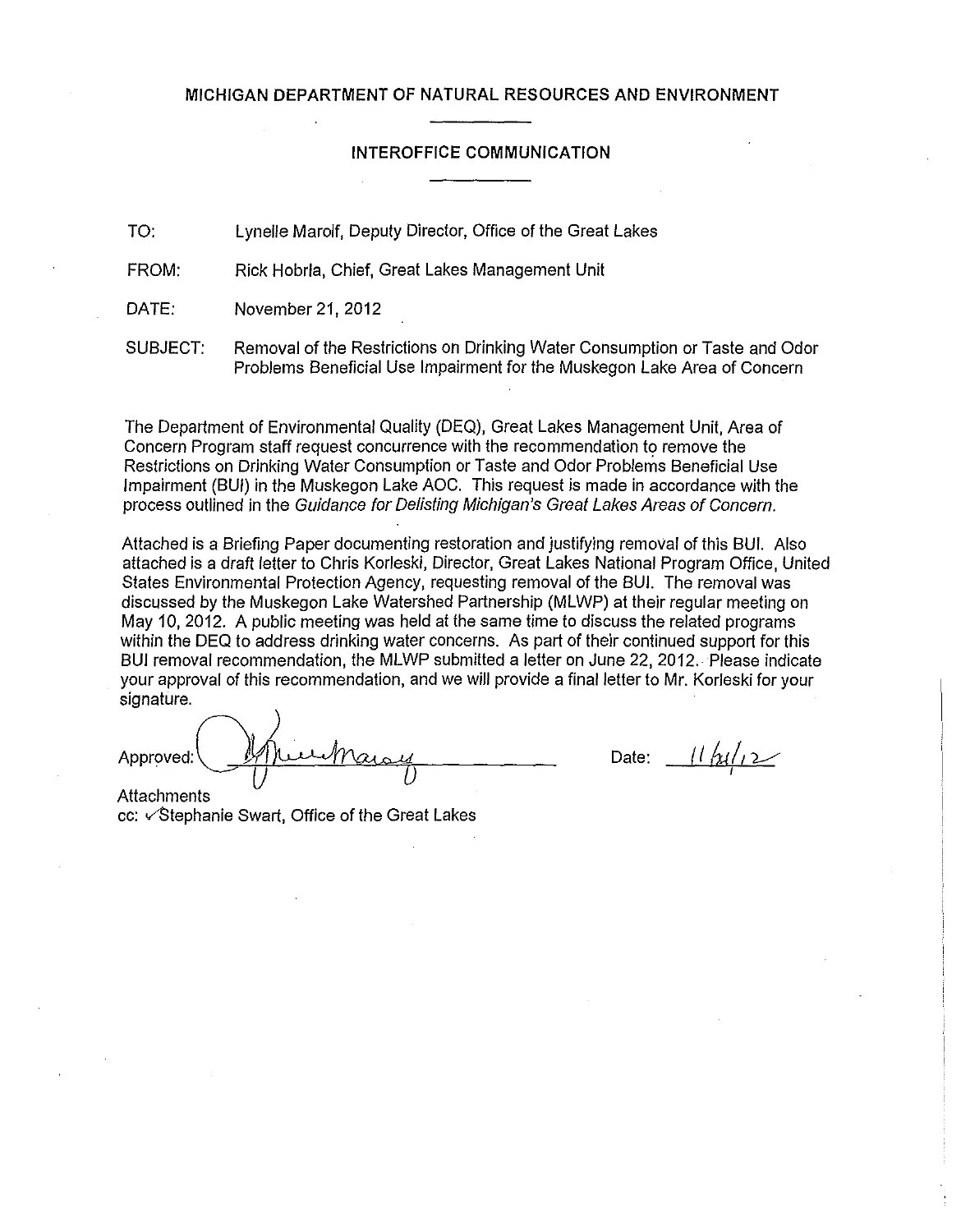# **Removal Recommendation Restrictions on Drinking Water Consumption or Taste and Odor Problems Beneficial Use Impairment Muskegon Lake Area of Concern**

### **Issue**

The Michigan Department of Environmental Quality (MDEQ), Office of the Great Lakes, Areas of Concern (AOCs) program requests concurrence with the removal of the Restrictions on Drinking Water Consumption or Taste and Odor Problems Beneficial Use Impairment (BUI) for the Muskegon Lake AOC. The recommendation is made with the support of staff from the United States Environmental Protection Agency (USEPA) Great Lakes National Program Office, the MDEQ Resource Management Division (RMD), and the Muskegon Lake Watershed Partnership (MLWP). This request is made in accordance with the process and criteria set forth in the Guidance for Delisting Michigan's Great Lakes Areas of Concern (Guidance) (MDEQ, 2008).

# **Background**

Muskegon Lake is a 4,150 acre drowned river mouth located in Muskegon County. The Muskegon Lake AOC includes Muskegon Lake and portions of its tributaries: the Muskegon River, Ruddiman Creek, Ryerson Creek, Green Creek, Four Mile Creek, Little Bear Creek (including the unnamed tributary), and Bear Lake. Muskegon Lake was listed as an AOC primarily due to historic discharges of industrial process wastewater, municipal wastewater treatment plant effluent, combined storm sewer overflows, alterations of shoreline, excessive shoreline filling, and urban runoff. These discharges introduced elevated levels of PCBs, heavy metals, nutrients, oils and other contaminants into the Muskegon Lake AOC (MDNR, 1987).

Nine BUIs have been identified for the Muskegon Lake AOC: Restrictions on Dredging Activities (removed September 2011); Loss of Fish and Wildlife Habitat; Degradation of Fish and Wildlife Populations; Degradation of Aesthetics; Restrictions on Drinking Water Consumption or Taste and Odor Problems; Restrictions on Fish Consumption; Beach Closings; Eutrophication or Undesirable Algae; and Degradation of Benthos. This document pertains only to the Restrictions on Drinking Water Consumption or Taste and Odor Problems BUI.

The Drinking Water BUI was not originally identified in the 1987 Remedial Action Plan (RAP). The BUI was included in the list of BUIs in 2002 as part of the Muskegon Conservation District's RAP Update because of concerns about contamination of private groundwater supplies, and the presence of leaking underground storage tanks and National Priorities List sites in the area (Muskegon Conservation District, 2002).

# **Removal Criteria**

The Guidance has two criteria for the Restrictions on Drinking Water Consumption or Taste and Odor Problems BUI. This BUI will be considered restored when monitoring data for 2 years indicates that public water supplies:

- meet the current and most stringent human health standards, objectives, or guidelines (at the point of distribution into the water system) for levels of disease-causing organisms, hazardous or toxic chemicals, or radioactive substances; and
- treatment needed to make raw water potable and palatable does not exceed standard methods in those supplies. In the event a public drinking water intake must be closed due to contamination of surface water, standard treatment methods are considered to have been exceeded.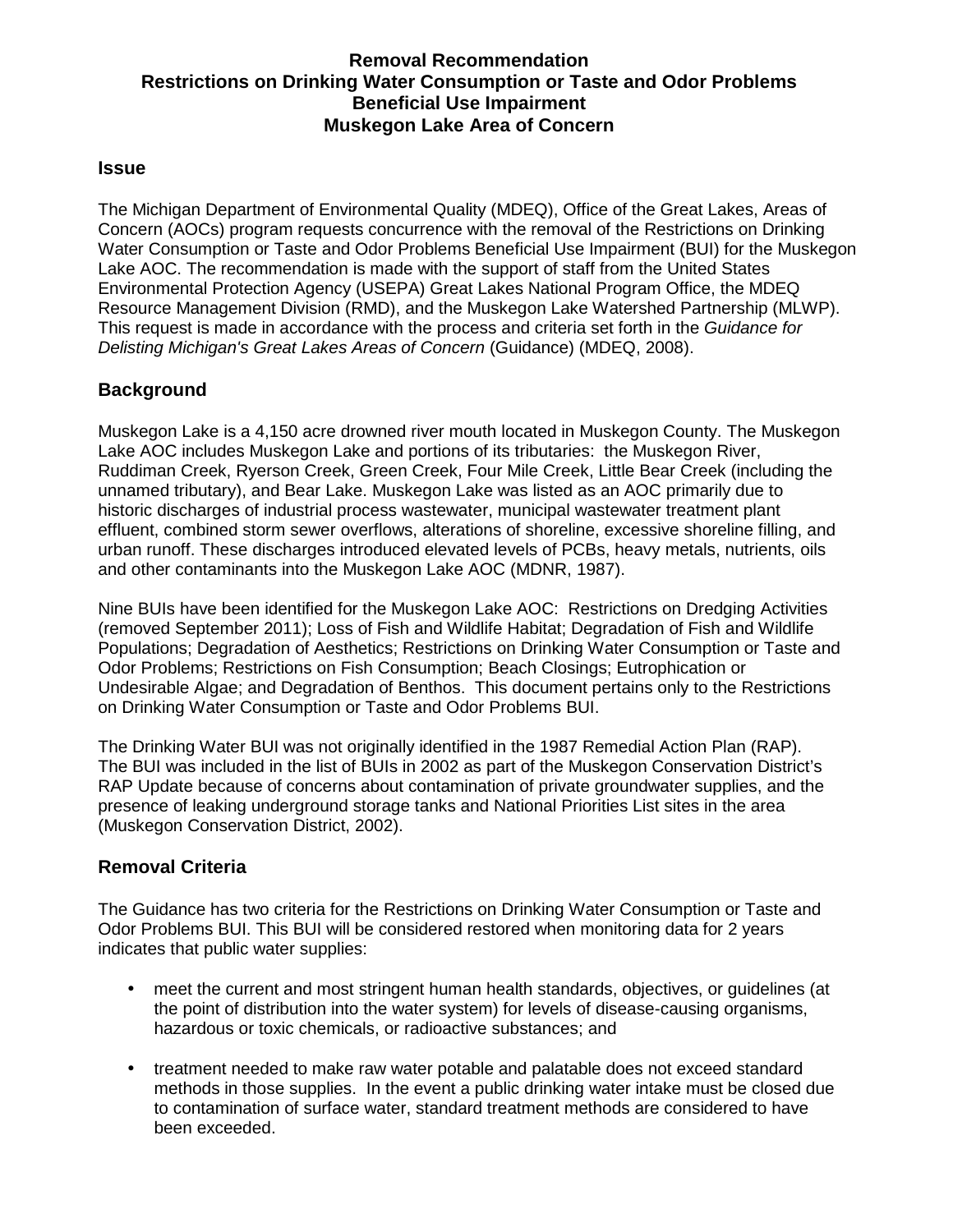The attached excerpt from the Guidance (pages 35-36) includes the rationale for the delisting criteria (Attachment A).

### **Analysis**

To assess the status of this BUI, RMD, Community Water Supply Program staff reviewed Monthly Operation Reports and the required chemical monitoring data received during 2010, 2011, and what was available from 2012 for the two water treatment plants that service the AOC. The municipal water filtration plants for Muskegon and Muskegon Heights draw Lake Michigan water as the source (Attachment B). Additionally, the water quality reports from each municipal water supply were reviewed. These reports provide the annual water quality testing data results based on all state and federal water quality standards, and are sent to citizens served by the facilities.

Established on the review of the Monthly Operation Reports, chemical monitoring data, water quality reports, and communication with technical staff, both plants have met all federal and state drinking water standards for finished water quality during the relevant time period. The review also showed that each plant employs conventional treatment (i.e., coagulation, sedimentation, filtration, and disinfection) to treat source water; treatment has not exceeded standard methods, nor have there been any incidences of intakes closing, whether voluntarily or involuntarily.

Portions of North Muskegon still contain private drinking water wells. Private drinking water supplies are outside the scope of the AOC Program. Potential issues related to private drinking water sources are addressed by the MDEQ Community Water Supply Program; MDEQ Office of Oil, Gas, and Minerals; MDEQ Remediation Division; and the local Muskegon County Health Department.

Based upon review of the data and technical input of staff from the MDEQ Community Water Supply Program; MDEQ Office of Oil, Gas, and Minerals; MDEQ Office of the Great Lakes, Muskegon County Health Department; and the U.S. Environmental Protection Agency, Great Lakes National Program Office, removal of the Restrictions on Drinking Water Consumption or Taste and Odor Problems BUI in the Muskegon Lake AOC is recommended.

The removal recommendation was discussed with the Muskegon Lake Watershed Partnership (MLWP) at their regular meeting on May 10, 2012, and a public meeting held to discuss the recommendation with the Muskegon Lake AOC community (Attachment C). The MLWP submitted a formal letter of support for removal of the BUI, dated June 22, 2012 (Attachment D). This proposed action was public noticed via listing in the MDEQ Calendar and posting to the MLWP's email list. Supporting documents were posted on the MDEQ's AOC program web page for public review and comment from June 26 through July 26, 2012. No written comments were received during the public notice period.

### **Recommendation**

Based upon review of the data and input from the Technical Committee, the MDEQ AOC program staff recommends removal of the Restrictions on Drinking Water Consumption or Taste and Odor Problems BUI, in the Muskegon Lake AOC.

Prepared by: Stephanie Swart, Muskegon Lake AOC Coordinator Great Lakes Management Unit Office of the Great Lakes Michigan Department of Environmental Quality August 3, 2012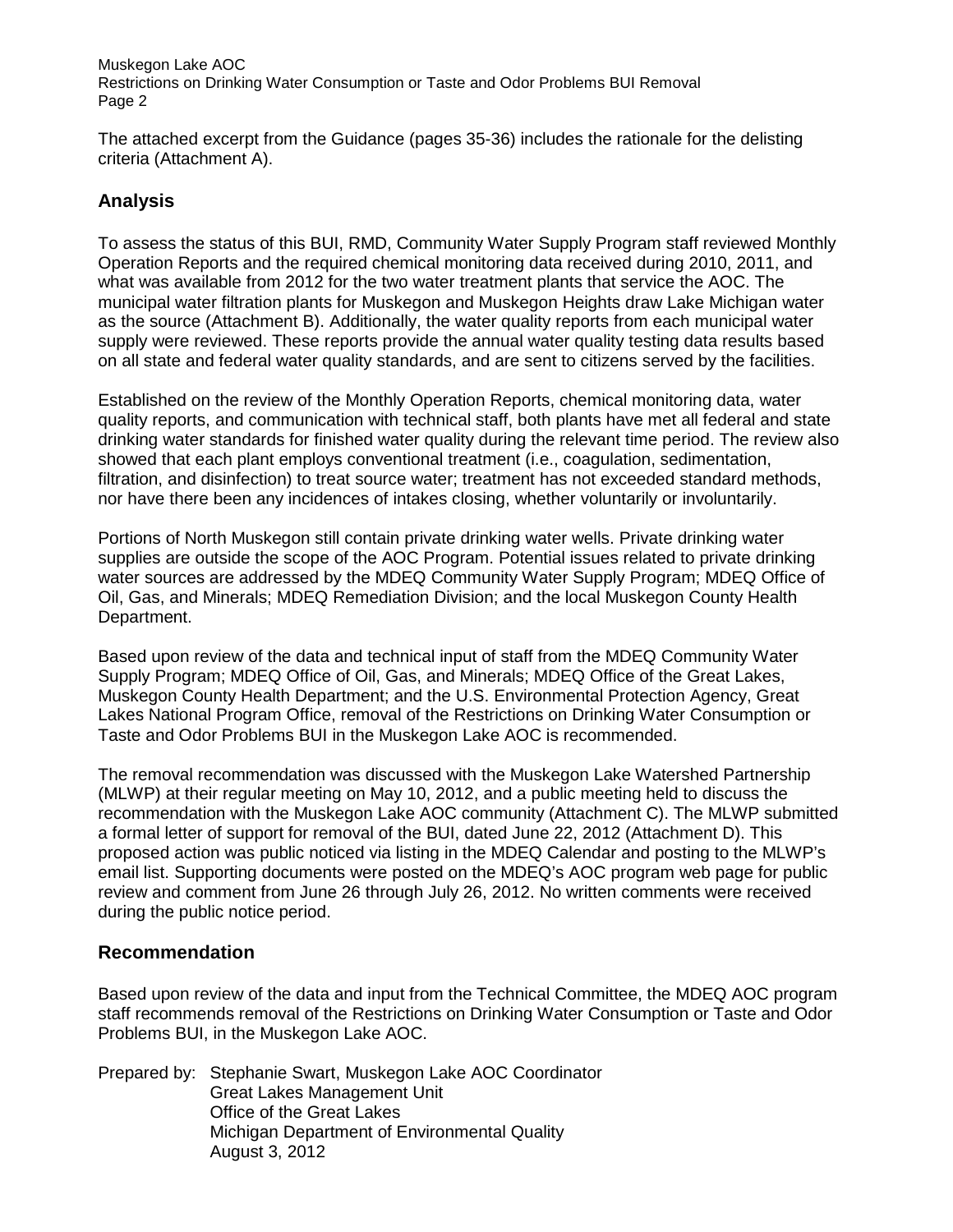# **Attachments**

- A Restrictions on Drinking Water Consumption or Taste and Odor Problems Activities; pages 35-36 of the Guidance for Delisting Michigan's Great Lakes AOCs
- B Approximate locations of Muskegon and Muskegon Heights drinking water intakes
- $C$  Muskegon Lake Watershed Partnership May 10<sup>th</sup> public meeting announcement, agenda, and minutes
- D Muskegon Lake Watershed Partnership letter supporting BUI removal, June 22, 2012

# **References**

City of Muskegon, Water Filtration Department. Annual Water Quality Report. http://www.muskegon-mi.gov/departments/water-filtration/

City of Muskegon Heights, Water Filtration Operation. Annual Water Quality Report. *(The link provided was broken and has been removed.)*

International Joint Commission. 1987. Revised Great Lakes Water Quality Agreement of 1978.

- Michigan Department of Environmental Quality. 2011. Stage 2 Remedial Action Plan for the Muskegon Lake Area of Concern. Office of the Great Lakes, Michigan Department of Environmental Quality, Lansing, Michigan.
- Michigan Department of Environmental Quality. 2008. Guidance for Delisting Michigan's Great Lakes Areas of Concern, revised. MI/DEQ/WB-06-001.
- Michigan Department of Natural Resources. 1987. Remedial Action Plan for the Muskegon Lake Area of Concern. Great Lakes and Environmental Assessment Section, Surface Water Quality Division, Michigan Department of Natural Resources, Lansing, Michigan.
- Muskegon Conservation District. 2002. Muskegon Lake Community Action Plan Remedial Action Plan Update. Prepared for the Muskegon Lake Public Advisory Council and the Muskegon Lake Watershed Community.
- O'Boyle, Wade. Grand Rapids District Office, Community Water Supply Program, Resource Management Division, DEQ, Lansing, Michigan. May 17, 2012. Personal Communication.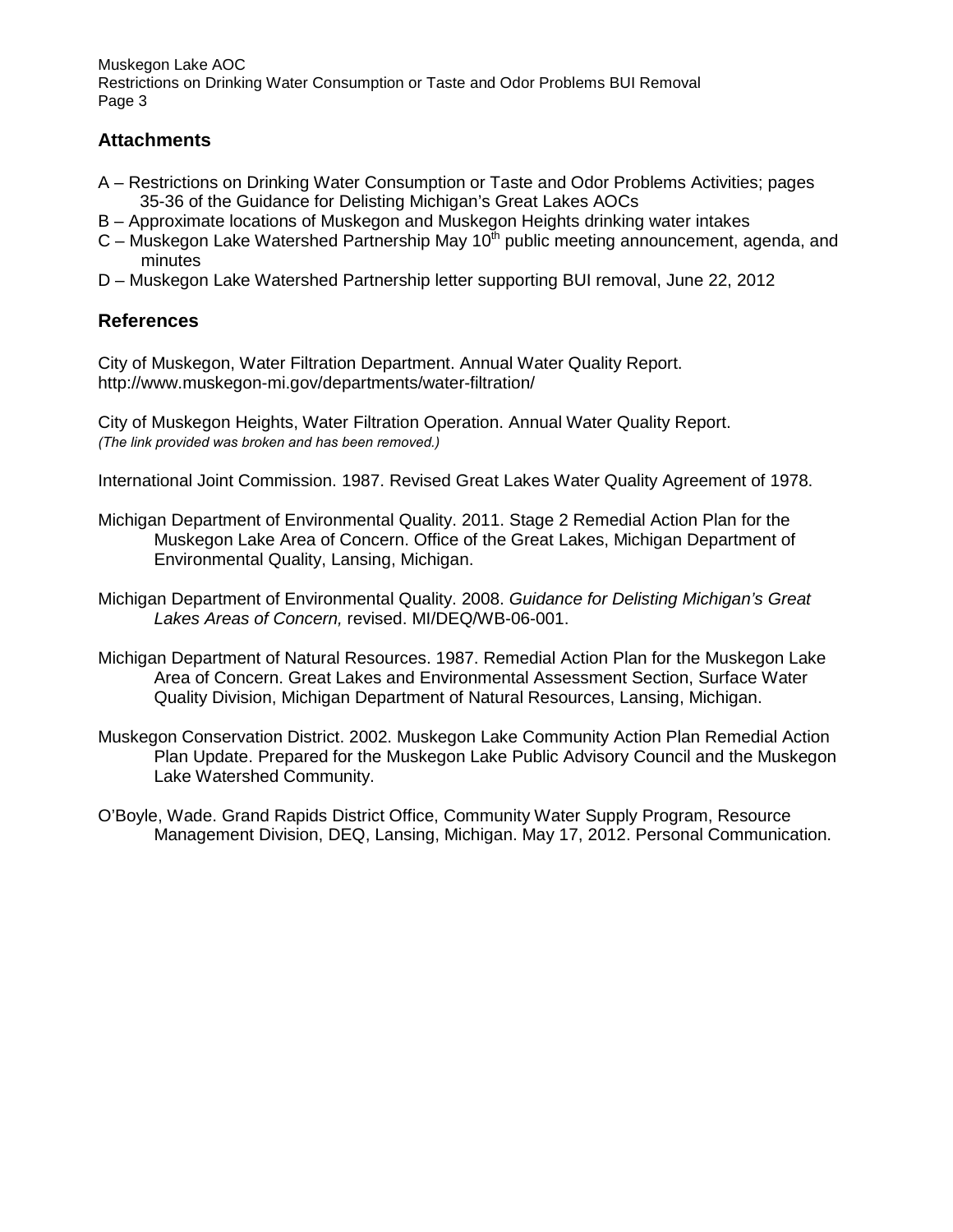# **Attachment A**

# **2008 Guidance for Delisting Michigan's Great Lakes Areas of Concern**

# **Restrictions on Drinking Water Consumption or Taste and Odor Problems**

### **Significance in Michigan's Areas of Concern**

Five of Michigan's AOCs are listed as impaired due to past restrictions on drinking water, including: White Lake, Saginaw River/Bay, Muskegon Lake, St. Clair River, and Detroit River.

For most AOCs, this BUI was designated due to the need for additional treatment of drinking water in order to meet human health standards and address taste or odor issues. In the St. Clair River, this BUI was originally designated due to closures of drinking water treatment plants to let plumes from chemical spills pass the intakes.

### **Michigan Restoration Criteria and Assessment**

This BUI will be considered restored when monitoring data for 2 years indicates that public water supplies:

- meet the current and most stringent human health standards, objectives, or quidelines (at the point of distribution into the water system) for levels of disease-causing organisms, hazardous or toxic chemicals, or radioactive substances; and
- treatment needed to make raw water potable and palatable does not exceed standard methods in those supplies. In the event a public drinking water intake must be closed due to contamination of surface water, standard treatment methods are considered to have been exceeded.

### **Rationale**

### Practical Application in Michigan

For the purposes of restoring this impairment, standard treatment methods are those identified in the federal and Michigan Safe Drinking Water Acts. Standard treatment includes filtration, disinfection, coagulation/flocculation, sedimentation, iron removal (if necessary), well field management, new well location, and softening. Standards related to odor and taste are secondary Maximum Contaminant Levels, and are not adopted by Michigan law. Taste and odor concerns are typically tracked by citizen complaints and are investigated at the local level by county health departments.

### 1991 IJC General Delisting Guideline

For treated drinking water supplies: 1) when densities of disease-causing organisms or concentrations of hazardous or toxic chemicals or radioactive substances do not exceed human health objectives, standards or guidelines; 2) when taste and odor problems are absent; and 3) when treatment needed to make raw water suitable for drinking does not exceed the standard treatment used in comparable portions of the Great Lakes which are not degraded (i.e., settling, coagulation, disinfection).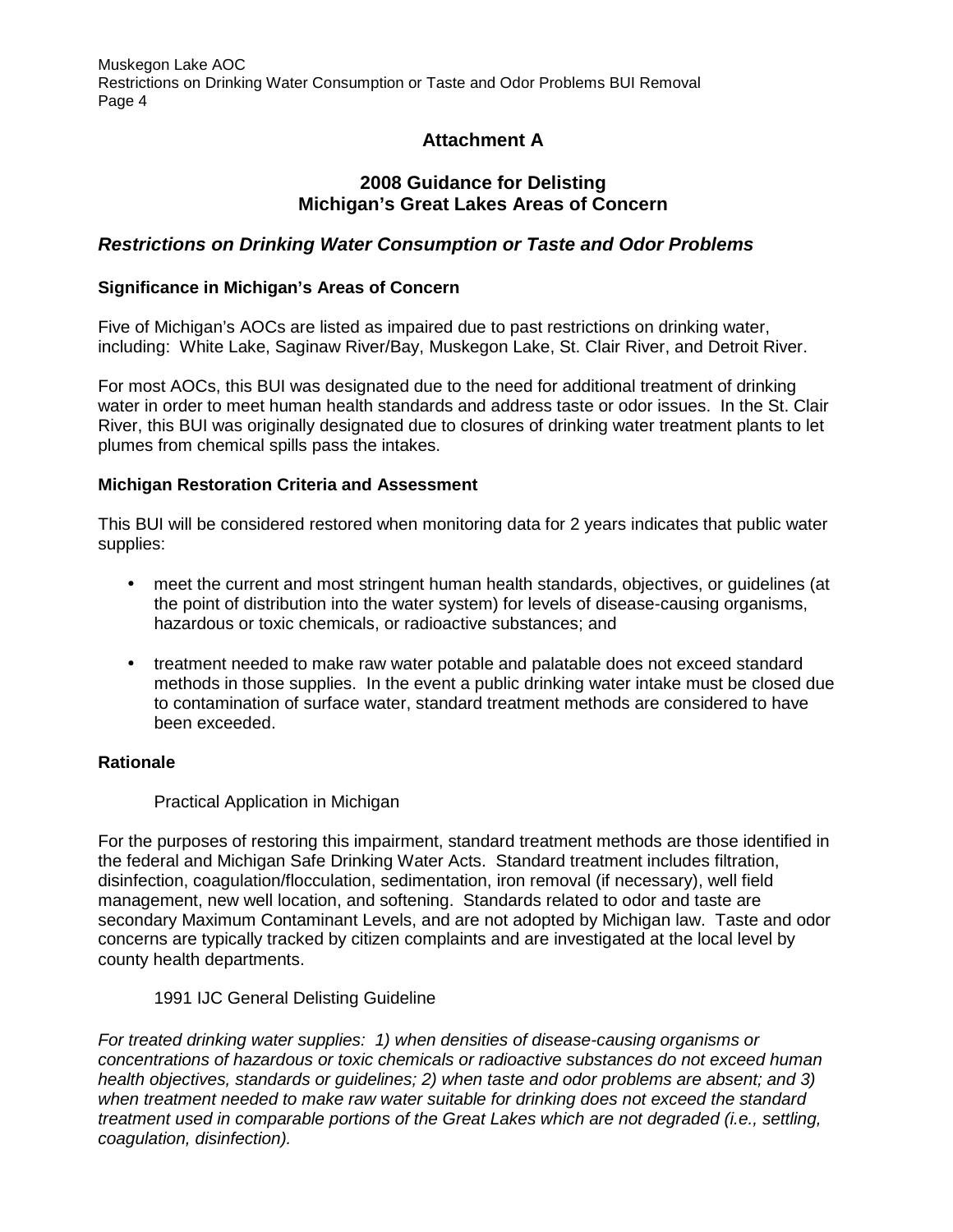The IJC general delisting guideline for the BUI is presented here for reference. The Practical Application in Michigan subsection above describes application of specific criteria for restoration based on existing Michigan programs and authorities.

### **State of Michigan Programs/Authorities for Evaluating Restoration**

The U.S. EPA establishes and enforces drinking water standards nationwide. The state adopts and enforces those standards under the Michigan Safe Drinking Water Act (Act 399, 1976 as amended). The MDEQ carries out the community public water supply program directly, and contracts with local health departments to issue construction permits, oversee the monitoring, and carry out enforcement for non-community public water systems.

Under the Michigan Safe Drinking Water Act, public water suppliers in Michigan must submit regular reports of treated water quality to the MDEQ. The MDEQ will use these reports to evaluate whether this BUI has been restored.

Some local AOC communities also have programs for monitoring water quality and related parameters which may be applicable to this BUI. If an AOC chooses to use local monitoring data for the assessment of BUI restoration, the data can be submitted to the MDEQ for review. If the MDEQ determines that the data appropriately addresses the restoration criteria and meets quality assurance/quality control requirements, they may be used to demonstrate restoration success.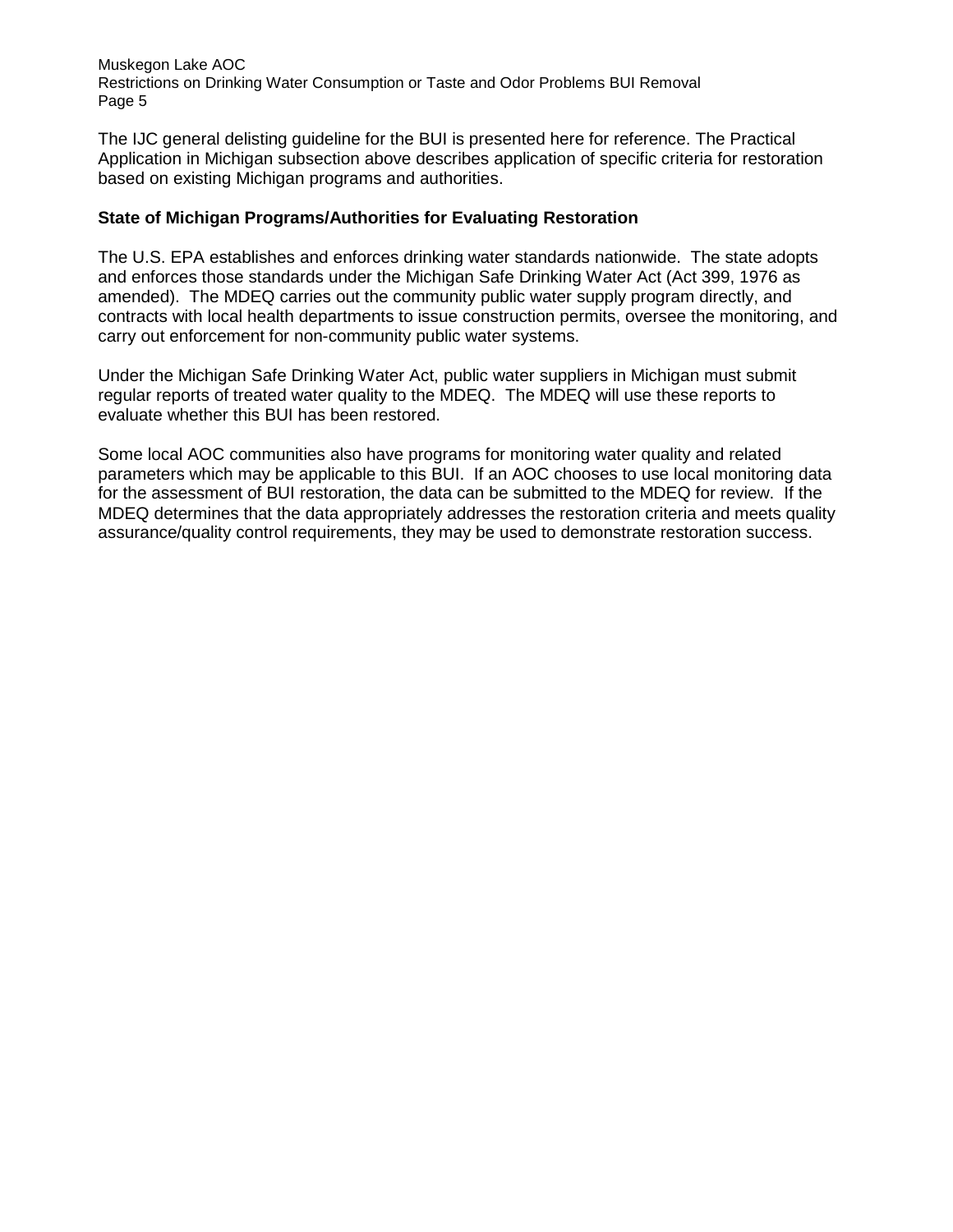# **Attachment B**

# **Approximate Locations of Muskegon and Muskegon Heights Water Filtration Plant Intakes**

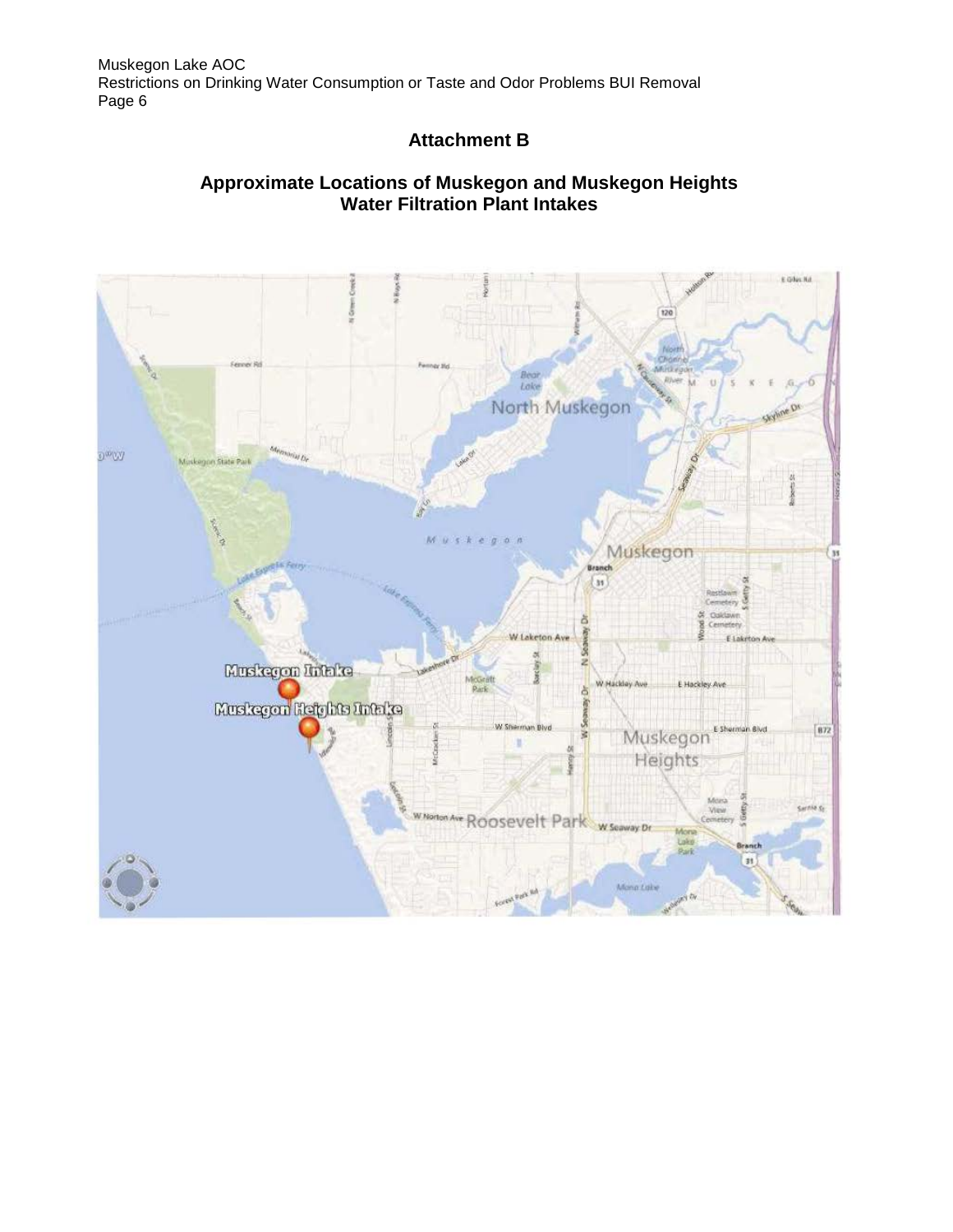

#### May 10, 2012 6:00 p.m. – 8:00 p.m. Laketon Township Hall 2735 W. Giles Road, Muskegon, Michigan

#### **Welcome and Introductions:**

Kim Arter, Laketon Township Supervisor and Vice Chair of the Muskegon Lake Watershed Partnership

#### **Historic Oil & Gas Exploration and Groundwater Drinking Water Resources in the Muskegon Lake Watershed**

Presenters will discuss the Restrictions on Drinking Water Taste and Odor Problems Beneficial Use Impairment as it relates to the Muskegon Lake Area of Concern, State of Michigan Guidance Criteria, private drinking wells. The Office of Oil, Gas and Minerals and Drinking Water Section Department staff will discuss the state process regarding private wells and if a well becomes contaminated.

#### **Presenters:**

- Kathy Evans, MLWP Staff Support/West Michigan Shoreline Regional Development Commission
- Stephanie Swart, Office of the Great Lakes
- Stafford Dusenbury and Janice Smith, DEQ Office of Oil, Gas, and Minerals
- Dave DeYoung, DEQ Drinking Water
- Vicki Webster, Muskegon County Health Department

### **Muskegon Lake Watershed Partnership Meeting**

- **1) Minutes**
- **2) Treasurer's Report**
- **3) Next Steps on Drinking Water BUI**

#### **4) Web Site Update**

- a) Recommendation: [www.muskegonlake.org](http://www.muskegonlake.org/) to partner with (The link provided was broken and has been removed.) for three years
- **5) Public Input/Comment**
- **6) Adjourn**

#### **Optional Networking / Brief Updates and Announcements**

#### **MLWP Technical Team Updates**

- 1. Restrictions on Fish Consumption BUI Results of DEQ/AWRI Fish Tissue Analyses Report to be Released Soon
- *2. Division Street Outfall EPA Media Event for Completion of the Division Street Outfall Great Lakes Legacy Act Cleanup, May 14, 2012, 2:00 p.m. at YMCA*
- 3. Zephyr EPA sediment sampling: Completed in Bear Creek and Muskegon River in April, 2012
- 4. Ryerson Public/Private Partnership Next Steps: Input on Development of EPA 2012 Sampling Plan
- 5. Paper Mill Discussions ongoing with EPA, DEQ, Landowner on Cleanup and Redevelopment Options

#### **MLWP Habitat Committee Updates**

- 6. Pending Land Acquisitions for Restoration: Muskegon County Muskegon River and Bear Creek wetlands
- 7. Current Restoration and Engineering & Design grants: WMSRDC/NOAA Engineering and Design for Bear Creek Hydrologic Reconnection/Wetland Restoration and Sawmill Slabwood/Mill Debris Restoration projects; NOAA ARRA and NOAA GLHRP shoreline habitat restoration projects ongoing/to be completed in 2012

#### **MLWP Non Point Source Committee Updates**

- 8. Bear Creek 319 Watershed Implementation Project Continuing to Work Toward Removal of Eutrophication BUI
- 9. Ruddiman Creek AWRI GLRI Biota TMDL Project Continuing; Final Storm Sampling Completed
- 10. Efforts Underway to Identify Sources of E.Coli in Main Branch Storm Drain System
- 11. AWRI Pending Proposals for Muskegon Lake Urban Area 319 Plan and EPA Urban Waters grant projects
- 12. *May 11 Grand Trunk Restoration Partnership, 9:00 a.m. 2:00 pm:* Hands on habitat restoration opportunities and a new volunteer, stormwater management project with the City of Muskegon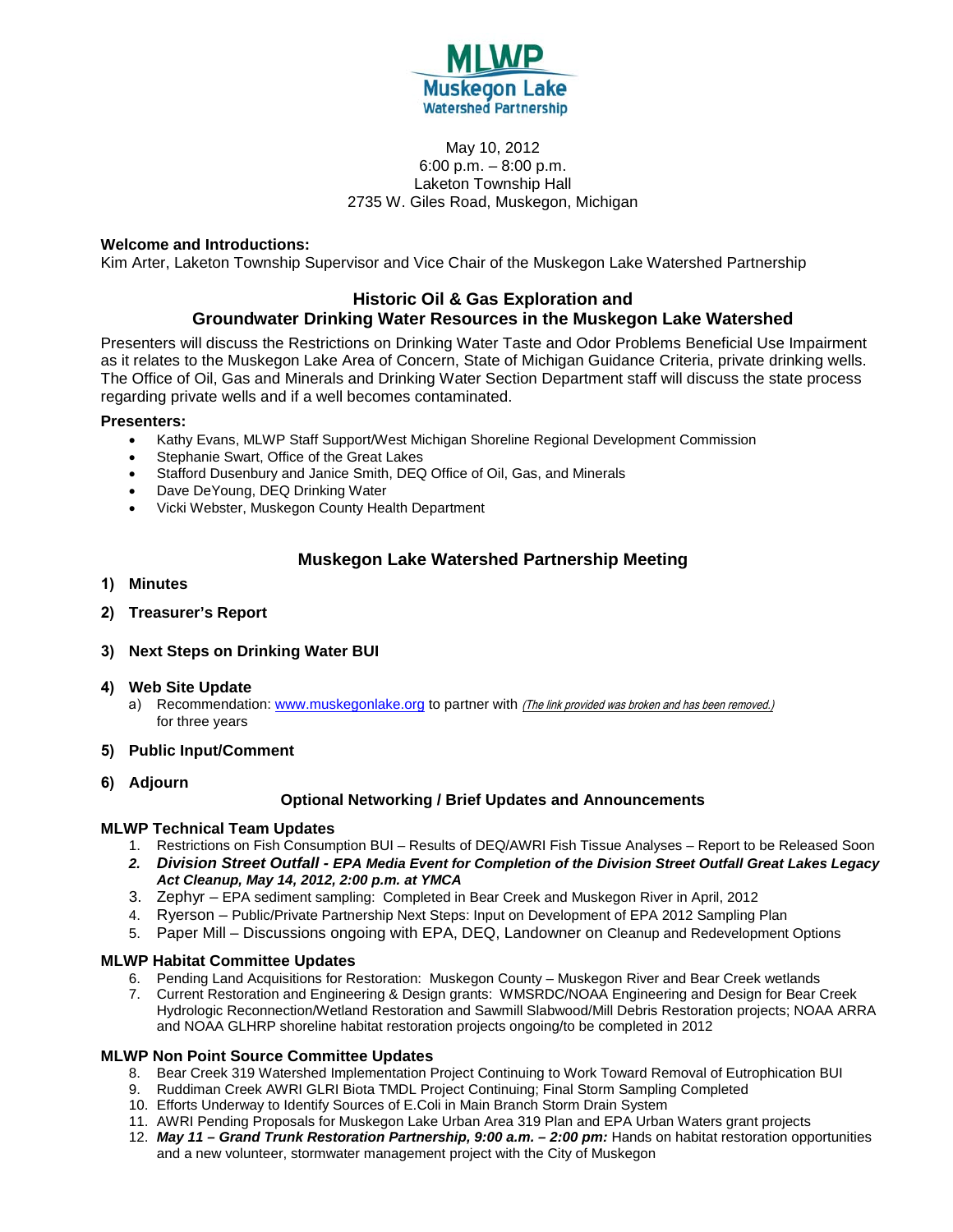# **Muskegon Lake Watershed Partnership Meeting Summary- May 10, 2012, 6:00p.m.**

Laketon Twp. Hall Submitted by Lea Markowski, Secretary

# **Attendance** (23)

Ross Aden, Lou Archer, Kim Arter, Thomas Berdinski, Sara Damm, Tom DeMumbrum, David DeYoung, Stafford Dusenbury, Kathy Evans, Mark Evans, Dave Fisher, Mary Hester, AliceAnn Inskeef, Heather Kenney, Dennis Kirksey, Brenda Moore, Sara Pearson, Matt Preisser, Bob Schalow, Janice Smith, Stephanie Swart, Vicki Webster, Chuck Woods

# **Welcome and Introductions**

Introductions were made by all in attendance.

Kathy Evans provided a background summary of the Muskegon Lake Watershed Partnership (ML WP) efforts to improve drinking water/groundwater resources under the Area of Concern Program. The MLWP Target for the "Restriction on Drinking Water" Beneficial Use Impairment (BUI) included local criteria to address private groundwater resources threatened by a historic and abandoned oil and gas exploration field. The BUI criteria also identified the need for the City of Muskegon public water supply to consistently meet water quality standards, which it does. The DEQ State Criteria applies only to public water supplies, and therefore, the Local Criteria portion of the MLWP's Drinking Water Target was not approved.

Stephanie Swart, MDEQ Office of the Great Lakes presented an overview of the DEQ's State Criteria for the Drinking Water Beneficial Use Impairment (BUI). She explained that, although the groundwater/drinking water resources do not fit under the State's AOC Program, the DEQ has other resources that are available to address this problem. Stephanie introduced the staff of the DEO Drinking Water and Office of Geological Survey to provide information on these resources.

# **Drinking Water Presentations**

- Janice Smith (DEQ/OOGM) explained the site review process for the Orphan Well Program. This is a \$!million/year program to plug abandoned, leaking wells. Every year they submit a report w/ a listed of wells ot the legislature. Category III sites have not yet been prioritized. A scoring system has not yet been finalized. Geo Webface is a program available online from the DEQ.
- Dave DeYoung (DEO/Drinking Water) explained the water withdrawl program.
- Vicki Webster presented regarding how to determine if you have drinking water issues at home and how to contact the health department regarding any concerns.

Following the presentations, Kathy Evans facilitated public input on the residents' desires for information regarding the groundwater/drinking water issue and resources available to address it. the information will be used to educate the potentially affected residential communities.

# **Minutes**

April 2012 minutes were tabled.

# **Treasurer's Report**

No activity. WMSRDC \$20,142.51 beginning/ending balance MRWA \$7,835.14 beginning/ending balance Woods motioned to approve, Seconded by Fisher Bills to be approved by officers via email